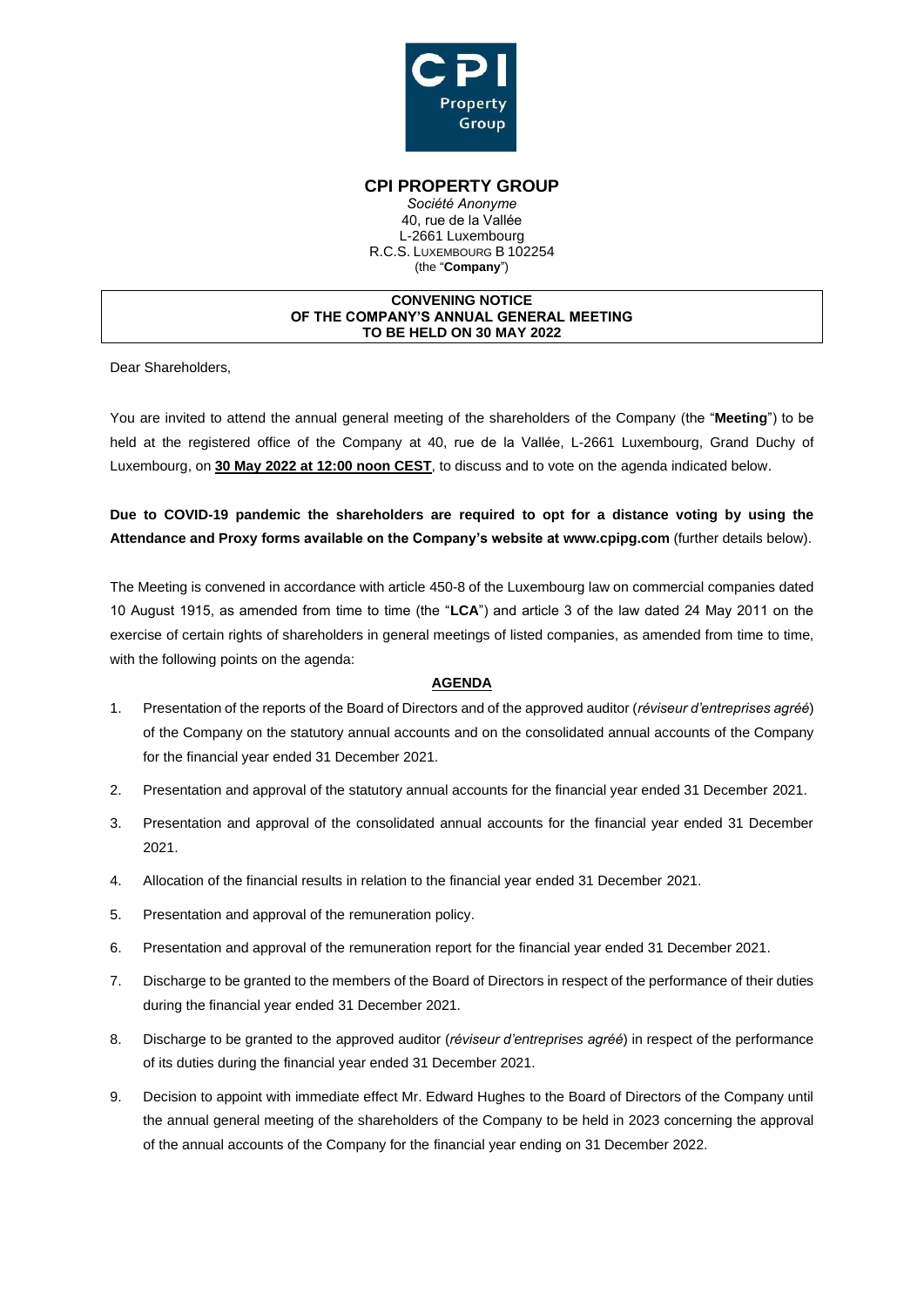

- 10. Decision to appoint with immediate effect Mr. Jonathan Lewis to the Board of Directors of the Company until the annual general meeting of the shareholders of the Company to be held in 2023 concerning the approval of the annual accounts of the Company for the financial year ending on 31 December 2022.
- 11. Decision to appoint with immediate effect Mr. Philippe Magistretti to the Board of Directors of the Company until the annual general meeting of the shareholders of the Company to be held in 2023 concerning the approval of the annual accounts of the Company for the financial year ending on 31 December 2022.
- 12. Decision to appoint with immediate effect Mr. Martin Nemecek to the Board of Directors of the Company until the annual general meeting of the shareholders of the Company to be held in 2023 concerning the approval of the annual accounts of the Company for the financial year ending on 31 December 2022.
- 13. Decision to appoint with immediate effect Mr. Tomas Salajka to the Board of Directors of the Company until the annual general meeting of the shareholders of the Company to be held in 2023 concerning the approval of the annual accounts of the Company for the financial year ending on 31 December 2022.
- 14. Decision to appoint with immediate effect Mr. Omar Sattar to the Board of Directors of the Company until the annual general meeting of the shareholders of the Company to be held in 2023 concerning the approval of the annual accounts of the Company for the financial year ending on 31 December 2022.
- 15. Decision to appoint with immediate effect Mr. Oliver Schlink to the Board of Directors of the Company until the annual general meeting of the shareholders of the Company to be held in 2023 concerning the approval of the annual accounts of the Company for the financial year ending on 31 December 2022.
- 16. Decision to appoint with immediate effect Mr. Tim Scoble to the Board of Directors of the Company until the annual general meeting of the shareholders of the Company to be held in 2023 concerning the approval of the annual accounts of the Company for the financial year ending on 31 December 2022.
- 17. Subject to approval of item 12 of the agenda, decision to appoint Mr. Martin Nemecek as the Managing Director (*délégué à la gestion journalière*) of the Company until the annual general meeting of the shareholders of the Company to be held in 2023 concerning the approval of the annual accounts of the Company for the financial year ending on 31 December 2022.
- 18. Decision to appoint with immediate effect Ernst & Young, S.A., Luxembourg as the approved auditor (*réviseur d'entreprises agréé*) of the Company until the annual general meeting of the shareholders of the Company to be held in 2023 concerning the approval of the annual accounts of the Company for the financial year ending on 31 December 2022.
- 19. Decision to modify, renew and replace the existing share buy-back programme of the Company enabling the redemption of the Company's own shares.

\* \* \* \*

### **ATTENDING THE MEETING**

**In the context of the present sanitary situation due to the Covid-19 pandemic and in accordance with the law of 23 September 2020, implementing measures concerning the holding of meetings in companies and other legal entities, as amended (the "Law of 23 September 2020"), the board of directors of the Company has decided as a temporary measure to ensure both the safety of the participants to the Meeting and the business continuity of the Company during the pandemic to hold the Meeting remotely without physical presence of participants.**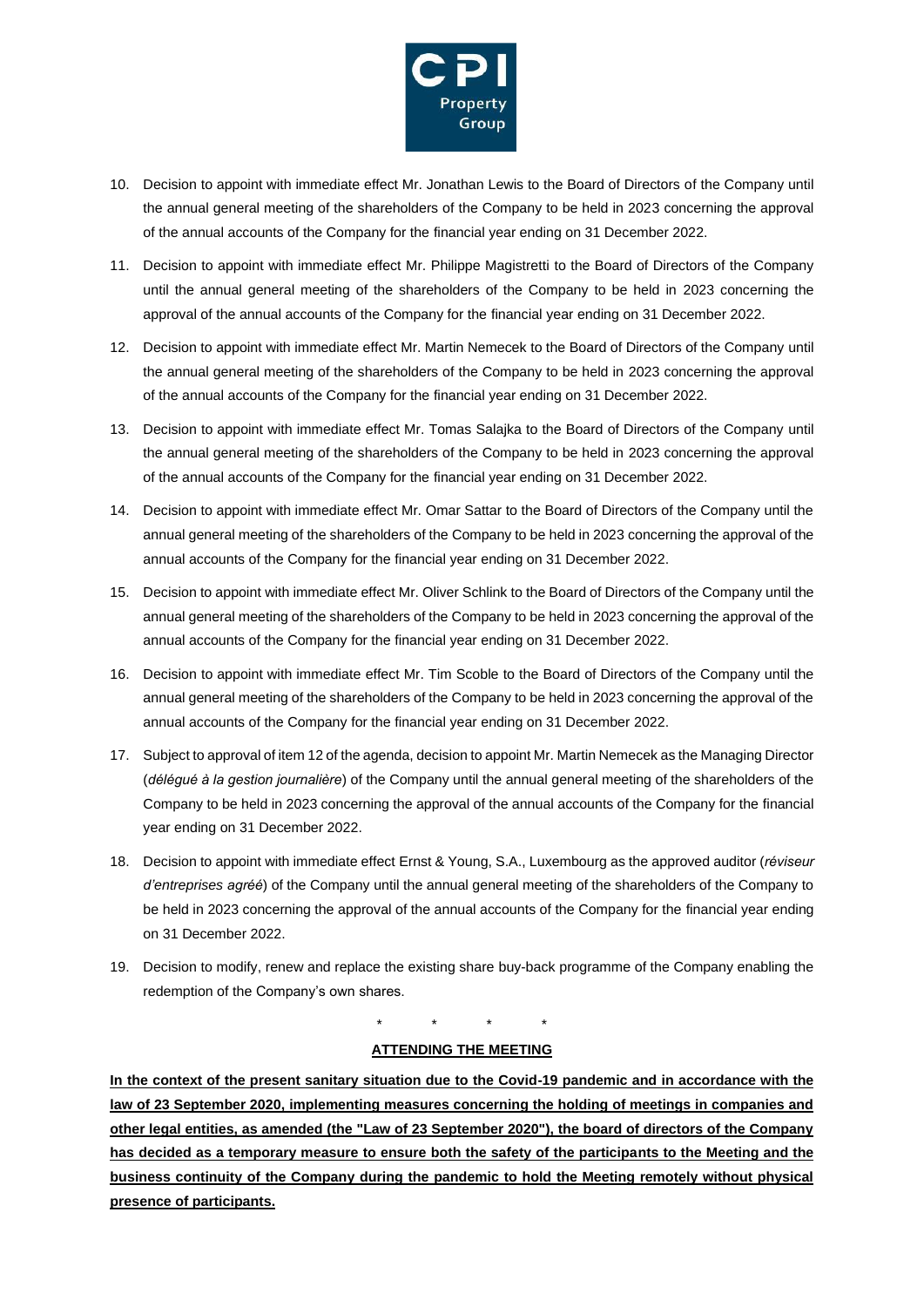

**In accordance with the Law of 23 September 2020, the Company requires that (i) the Meeting be held without any participant attending in person, and (ii) shareholders and other participants participate to the meeting and exercise their rights exclusively by a vote in writing or by appointing a special attorney designated by the Company.**

**Therefore, in order to participate to the Meeting, shareholders must provide the Company with the following three items as explained in greater detail below: (i) Record Date Confirmation, (ii) Attendance and Proxy Form, and (iii) Proof of Shareholding.** 

**Record Date Confirmation:** This document shall be provided to the Company by a shareholder at the latest on the Record Date, i.e. by 24:00 CEST (midnight) on 16 May 2022. **The Record Date is 16 May 2022 at 24:00 CEST (midnight)** (the "**Record Date**", i.e. the day falling fourteen (14) days before the date of the Meeting at midnight (Luxembourg time)).

The Record Date Confirmation must be in writing and indicate that a shareholder holds the Company shares and wishes to participate in the Meeting. A template form of the Record Date Confirmation is available on the Company's website at [www.cpip](http://www.cpi/)g.com.

The Record Date Confirmation must be sent to the Company by post or electronic means so that it is received by the Company at the latest **on the Record Date, i.e. by 24:00 CEST (midnight) on 16 May 2022**, to:

# **CPI PROPERTY GROUP**

### **40, rue de la Vallée, L-2661 Luxembourg**

### **Fax: + 352 26 47 67 67**

# **email: generalmeetings@cpipg.com**

**Attendance and Proxy form:** A template form is available on the Company's website at [www.cpipg](http://www.cpip/).com and is to be duly completed and signed by shareholders wishing to participate or be represented at the Meeting.

**Proof of Shareholding:** This document must indicate the shareholder's name and the number of Company shares held on the Record Date, i.e. 24:00 CEST (midnight) on 16 May 2022. The Proof of Shareholding shall be issued by the bank, the professional securities' depositary or the financial institution where the shares are on deposit. **Please note that Proof of Shareholding is not necessary for those shareholders whose shares are still recorded as registered shares in the Company's shareholders' register.**

Shareholders wishing to participate to the Meeting must send the Attendance and Proxy form together with the relevant Proof of Shareholding by post or electronic means so that they are received by the Company at the latest by noon (12:00 noon CEST) on **24 May 2022**, to:

# **CPI PROPERTY GROUP**

### **40, rue de la Vallée, L-2661 Luxembourg**

### **Fax: + 352 26 47 67 67**

### **email: generalmeetings@cpipg.com**

**Please note that only persons who are shareholders on the Record Date and have timely submitted their Record Date Confirmation, Attendance and Proxy form, and Proof of Shareholding shall have the right to participate and vote in the Meeting.** 

**Documentation and information:** The following documents and information are available for the shareholders on our website: [www.cpipg.com:](http://www.cpipg.com/)

- − the present convening notice;
- − the total number of shares and the voting rights in the Company as at the date of this convening notice;